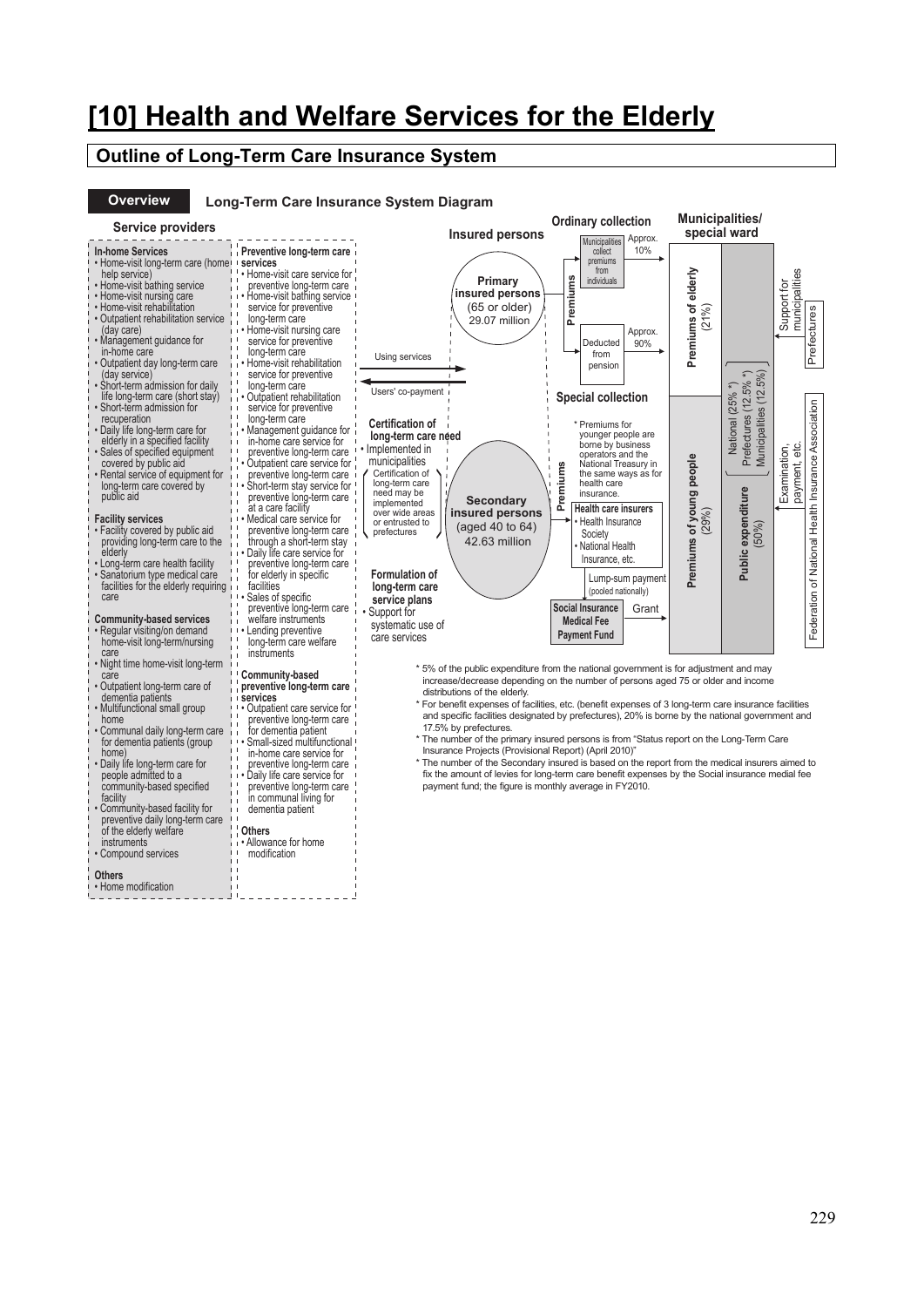## **Detailed Information 1 Insured Person, Eligible Person, Premium Burden, Levy, and Collection Methods**

|                                   | <b>Primary insured</b>                                                                                                                                                                                                                                                                          | Secondary insured                                                                                                                                                                                                                                                                            |  |  |  |  |
|-----------------------------------|-------------------------------------------------------------------------------------------------------------------------------------------------------------------------------------------------------------------------------------------------------------------------------------------------|----------------------------------------------------------------------------------------------------------------------------------------------------------------------------------------------------------------------------------------------------------------------------------------------|--|--|--|--|
| Covered                           | Persons aged 65 or older                                                                                                                                                                                                                                                                        | Persons aged 40-64 who are participants of health<br>care insurance                                                                                                                                                                                                                          |  |  |  |  |
| Eligible                          | • Persons requiring long-term care (such as bedridden,<br>dementia)<br>• Persons requiring support (such as infirmity)                                                                                                                                                                          | The case is limited where a condition of need for Long-<br>Term Care or for a Needed Support Condition is due to<br>disease (specified disease) caused by aging such as<br>terminal cancer and rheumatoid arthritis, etc.                                                                    |  |  |  |  |
| Premium burden                    | Collected by municipalities                                                                                                                                                                                                                                                                     | Health care insurers collect the premiums as health<br>care insurance premiums and pay in lump-sum                                                                                                                                                                                           |  |  |  |  |
| Levy and<br>collection<br>methods | . Fixed premium in accordance with income level (to<br>ease the burden on the people with low income)<br>• Special collection (deduction from the pension) for the<br>insured receiving ¥180,000 or more benefits from the<br>Old-Age Pension (*) annually. For others, ordinary<br>collection. | • Health care insurance: standard remuneration and<br>standard bonus x long-term care insurance<br>contribution (borne partly by business operators)<br>• National Health Insurance: Divided proportionally by<br>income or on a per capita basis (borne partly by the<br>National Treasury) |  |  |  |  |

\* Disability Pension and Survivors' Pension are also included in subjects since April 2006.

## **Detailed Information 2 Premiums**

1. In order to require the burden bearing according to the ability to bear for the premium of the primary insured persons, a fixed premium will be set by each municipality in accordance with the income level of the insured. The burden of the people with low income will be eased, while the burden of the people with high income will be incurred according to the income of the insured persons.

| Level   | Eligible persons                                                                                                            | Premium                | (Reference) Expected<br>number of the insured |
|---------|-----------------------------------------------------------------------------------------------------------------------------|------------------------|-----------------------------------------------|
| Level 1 | • Beneficiary of public assistance<br>• The insured receiving Old-age Welfare Pension in the municipal-tax exempt household | Standard amount x 0.5  | 2.7%                                          |
| Level 2 | The insured with the total income including the pension income of ¥800,000 or less in<br>the municipal-tax exempt household | Standard amount x 0.5  | 17.0%                                         |
| Level 3 | The insured in the municipal-tax exempt household who is not in the Level 2 category                                        | Standard amount x 0.75 | 13.2%                                         |
| Level 4 | The insured exempt from municipal-tax                                                                                       | Standard amount x 1    | 30.2%                                         |
| Level 5 | The insured subject to municipal-tax (total income of the insured is less than ¥1.90 million)                               | Standard amount x 1.25 | 21.1%                                         |
| Level 6 | The insured subject to municipal-tax (total income of the insured is ¥1.90 million or more)                                 | Standard amount x 1.5  | 15.8%                                         |

\* The table above shows standard levels. Municipalities can flexibly set the number of levels by Municipal Ordinance. In the meantime, municipalities can set the factors to be multiplied by the standard amount of the premiums for each level.

2. In case of secondary insured persons, the premium is calculated based on the calculation standard of the health care insurance system that they subscribe.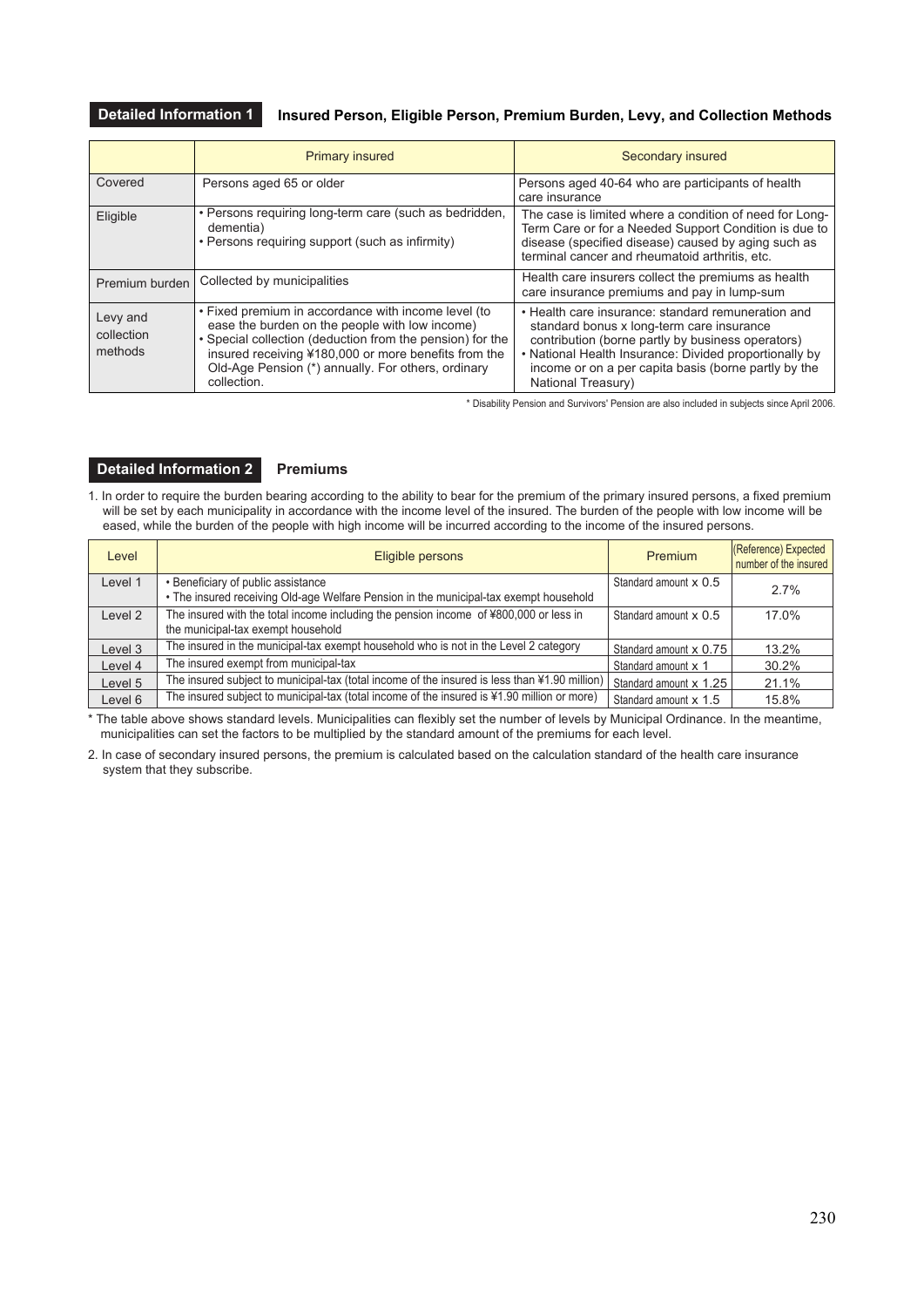#### **Users Expenses Detailed Information 3**

1. Fixed burden of 10% of the service cost, in addition residence/meal costs are basically borne by the edlerly in hospitals and institutions 2. In case where the 10% burden bearing accounts for a large amount, high-cost long-term (preventive) care service benefits will be paid

3. Special care shall be paid to people with low income regarding 10% burden bearing and residence/meal cost burdens

### **<High-cost long-term care service benefits>**

| Income level                                                                                                          | Ceiling amount<br>for household |
|-----------------------------------------------------------------------------------------------------------------------|---------------------------------|
| $(1)$ Those not in $(2)$ or $(3)$ below                                                                               | ¥37.200                         |
| (2) [1] Those in municipal-tax exempt household                                                                       | [1] ¥24,600                     |
| [2] In case reduction to $424,600$ does not make them ineligible for public assistance                                | $[2]$ ¥24,600                   |
| (a) Those with total income including the pension income of ¥800,000 or less<br>in the municipal-tax exempt household | Individual ¥15,000              |
| (b) Recipients of Old-age Welfare Pension in the municipal-tax exempt household                                       | Individual ¥15,000              |
| (3) [1] Recipients of public assistance                                                                               | $[1]$ Individual ¥15,000        |
| [2] In case reduction to ¥15,000 does not make them ineligible for public assistance                                  | [2] ¥15,000                     |

\* Figures indicated as individual represent the ceiling amount for individuals in the households

\* For those in special nursing home for the elderly (subjects for measures in the old system) at the time of enforcement of the system, reduction and exemption measures according to their income level are taken for the time being.

## **Detailed Information 4**

## **Procedures for Using the System**

- 1. Municipalities are responsible for certification of long-term care and support needs based on the evaluation results by the Certification Committee for Long-term Care Need
	- The Certification Committee for Long-term Care Need is responsible for the evaluation and judgement based on investigation results of the insured's mental and physical conditions and on family doctors' letters of opinions (evaluation and judgement can be entrusted to prefectures)
	- \* The nationally uniform criteria for long-term care need certification are established objectively.
	- ! Benefits according to the levels of long-term care need are set (benefit limit standard amounts are set for in-home care) O Benefit limits for in-home care benefits are approximately ¥50,000 to ¥358,000 per month according to the levels of long-term care need (7 levels including the levels of support need)

### **(Benefit limit standard amounts for in-home services)**

| Level of long-term<br>care need | Benefit limit standard amounts |
|---------------------------------|--------------------------------|
| Requiring support 1             | 4,970 units/month              |
| Requiring support 2             | 10.400 units/month             |
| Requiring long-term care 1      | 16.580 units/month             |
| Requiring long-term care 2      | 19,480 units/month             |
| Requiring long-term care 3      | 26,750 units/month             |
| Requiring long-term care 4      | 30.600 units/month             |
| Requiring long-term care 5      | 35.830 units/month             |

\* 1 unit: ¥10 to ¥11.26 (subject to regions and service types)

O Benefits amounts are set also for facility benefits by facility type, according to the levels of long-term care need

2. To provide comprehensive and systematic services suitable for the needs of users, it is fundamental to prepare long-term case service plans (care plans)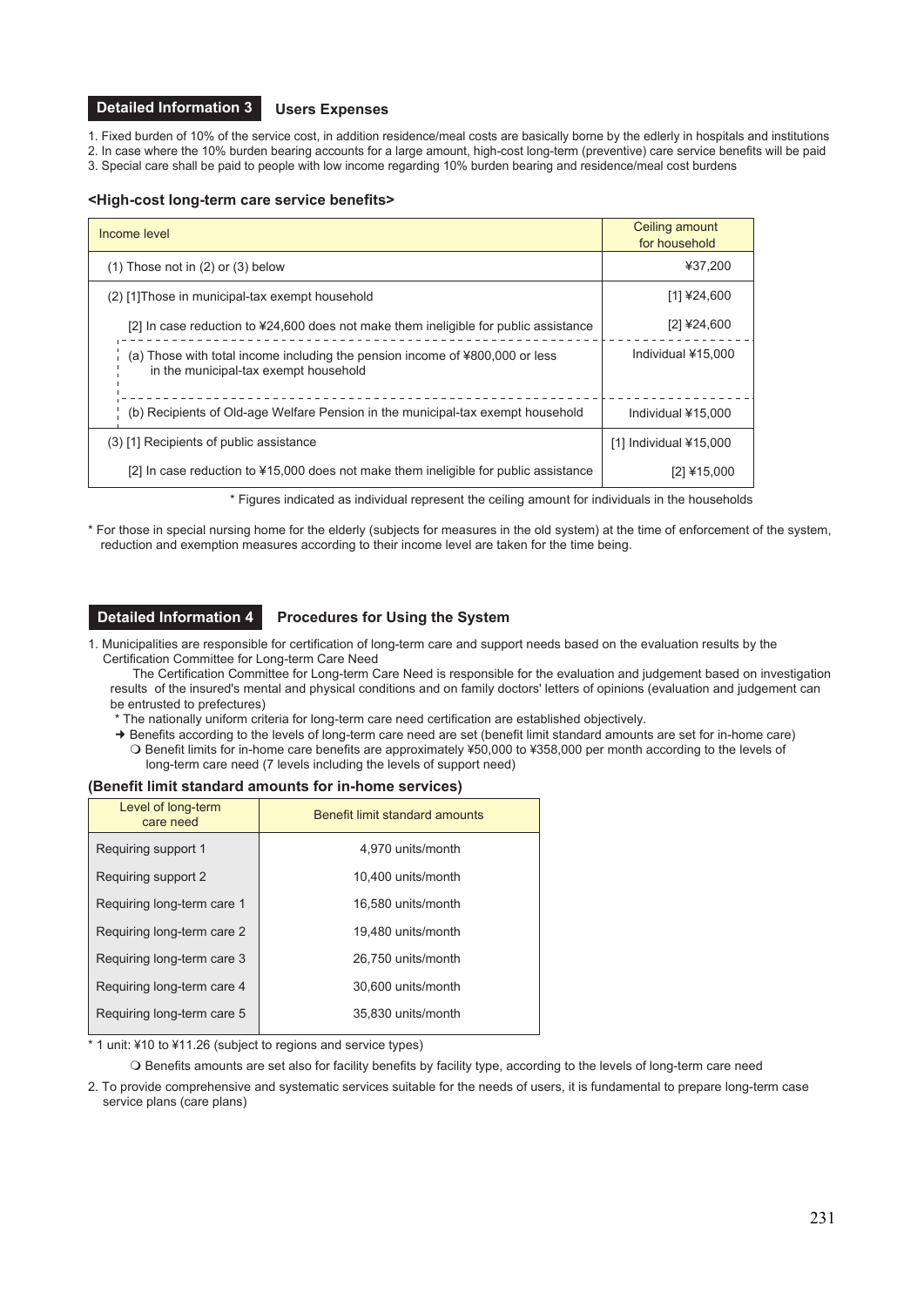**Detailed Information 5**

## **Contents of Insurance Benefits**

|                                                               | Services of care prevention benefits                                                                                                                                                                                                                                                                                                                                                                                                                                                                                                                                                                                                                                                                                                                                                                                                                                                                                                                 | Services of long-term care benefits                                                                                                                                                                                                                                                                                                                                                                                                                                                                                                                                                                                                                                                                                                                                                                                           |
|---------------------------------------------------------------|------------------------------------------------------------------------------------------------------------------------------------------------------------------------------------------------------------------------------------------------------------------------------------------------------------------------------------------------------------------------------------------------------------------------------------------------------------------------------------------------------------------------------------------------------------------------------------------------------------------------------------------------------------------------------------------------------------------------------------------------------------------------------------------------------------------------------------------------------------------------------------------------------------------------------------------------------|-------------------------------------------------------------------------------------------------------------------------------------------------------------------------------------------------------------------------------------------------------------------------------------------------------------------------------------------------------------------------------------------------------------------------------------------------------------------------------------------------------------------------------------------------------------------------------------------------------------------------------------------------------------------------------------------------------------------------------------------------------------------------------------------------------------------------------|
| <b>Services</b><br>designated/supervised<br>by prefectures    | Preventive long-term care services<br>• Home-visit care service for preventive long-term care<br>• Home-visit bathing service service for preventive<br>long-term care<br>• Home-visit nursing care service for preventive<br>long-term care<br>• Home-visit rehabilitation service for preventive<br>long-term care<br>• Management guidance for in-home care service for<br>preventive long-term care<br>• Outpatient care service for preventive long-term care<br>• Outpatient rehabilitation service for preventive<br>long-term care<br>• Short-term stay service for preventive long-term care at<br>a care facility<br>• Medical care service for preventive long-term care<br>through a short-term stay<br>· Daily life care service for preventive long-term care for<br>elderly in specific facilities<br>• Lending preventive long-term care welfare instruments<br>· Sales of specific preventive long-term care welfare<br>instruments | In-home Services<br>• Home-visit long-term care<br>• Home-visit bathing service<br>• Home-visit nursing care<br>• Home-visit rehabilitation<br>• Management guidance for in-home care<br>• Outpatient day long-term care<br>• Outpatient rehabilitation service<br>. Short-term admission for daily life long-term care<br>• Short-term admission for recuperation<br>• Daily life care for elderly in specified facility<br>• Rental service of equipment for long-term care covered<br>by public aid<br>• Sales of specified equipment covered by public aid<br>In-home care support services<br><b>Facility services</b><br>. Facility covered by public aid providing long-term care<br>to the elderly<br>• Long-term care health facility<br>• Sanatorium type medical care facilities for the elderly<br>requiring care |
| <b>Services</b><br>designated/supervised<br>by municipalities | Preventive long-term support services<br>Community-based preventive long-term care services<br>• Outpatient care service for preventive long-term care for<br>dementia patient<br>• Small-sized multifunctional in-home care service for<br>preventive long-term care<br>• Daily life care service for preventive long-term care in<br>communal living for dementia patient                                                                                                                                                                                                                                                                                                                                                                                                                                                                                                                                                                          | Community-based services<br>• Regular visiting/on demand home-visit<br>long-term/nursing care<br>• Night time home-visit long-term care<br>• Outpatient long-term care for dementia patients<br>• Multifunctional small group home<br>• Communal daily long-term care for dementia patients<br>• Daily life long-term care for people admitted to a<br>community-based specified facility<br>• Community-based facility for preventive daily long-term<br>care of the elderly welfare instruments<br>• Compound services                                                                                                                                                                                                                                                                                                      |
| <b>Others</b>                                                 | Home modification                                                                                                                                                                                                                                                                                                                                                                                                                                                                                                                                                                                                                                                                                                                                                                                                                                                                                                                                    | Home modification                                                                                                                                                                                                                                                                                                                                                                                                                                                                                                                                                                                                                                                                                                                                                                                                             |

\* After partial enforcement of the "Act on Arrangement of Relevant Acts to Promote Reform for Improving Regional Autonomy and Independence", the authority of services designated/supervised by prefectures has been transferred to designated/core cities.

## **Detailed Information 6 Consideration for Stable System Operation**

<Financial consideration>

The Fiscal Stability Funds are established in prefectures (financed by the government, prefecture, and municipalities evenly by 1/3) and will be granted or loaned to supplement financial shortage due to unexpected increase in the amount of benefits and decrease in premium collection.

### <Operational consideration>

1. Certification of needed long-term care and support may be entrusted to prefectures.

2. Prefectures are supporting municipalities in joint establishment of the Certification Committee for Long-term Care Need.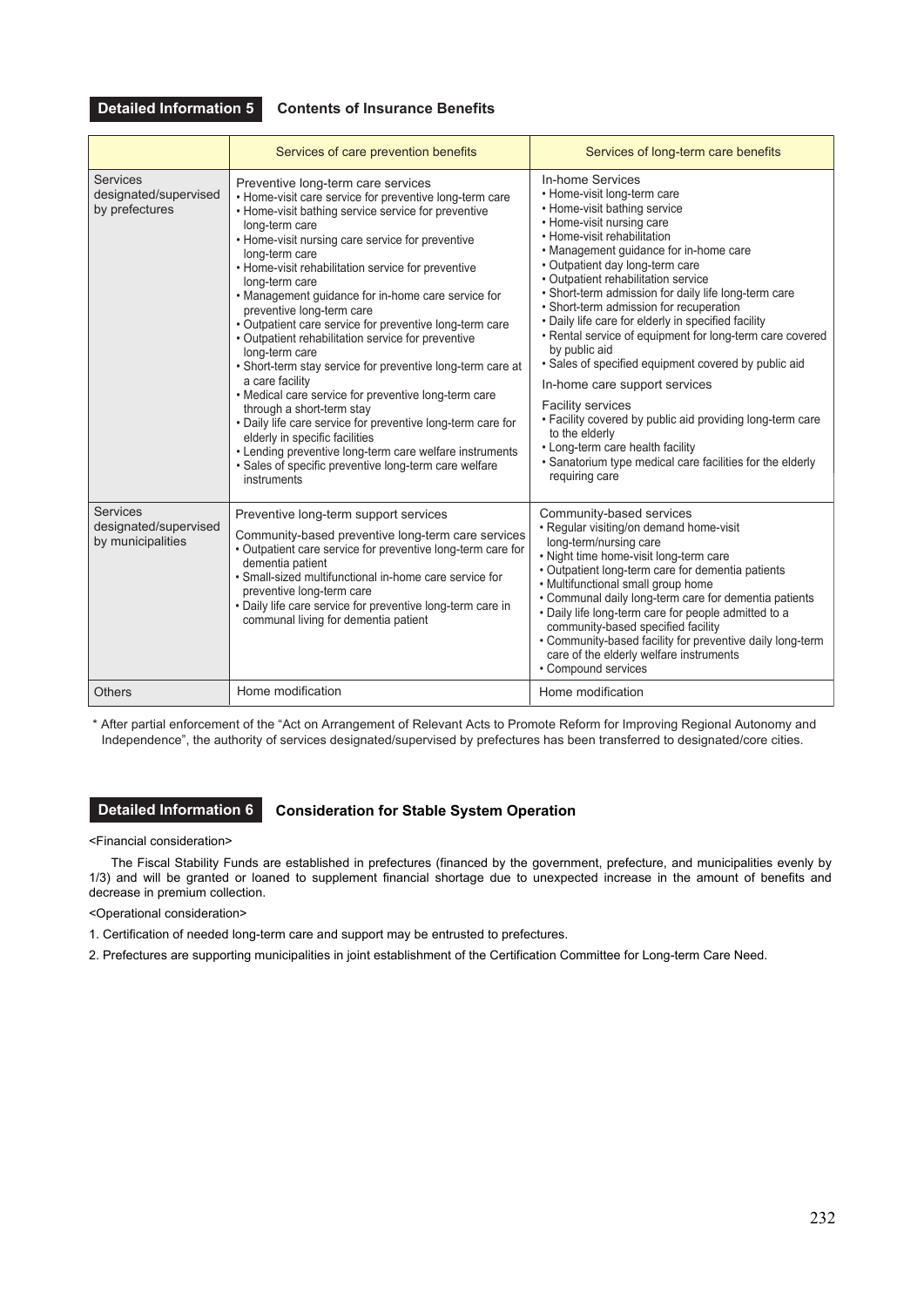## **Development of Infrastructure for Long-Term Care Insurance**

## **Overview Development of Infrastructure**

- 1. In order to develop long-term care service infrastructure systematically, municipalities and prefectures formulate the municipal insured long-term care service plans and prefectural insured long-term care service plans respectively in accordance with the basic guidelines formulated by the government.
- 2. Municipalities take required measures to reflect opinions of the insured at the time of formulating or revising the municipal insured long-term care service plans.
- 3. The government support municipalities in developing long-term care service infrastructure through providing grants for community care and welfare space developments, etc. In addition, support shall be provided using the temporary exceptional fund for urgent long-term care infrastructure establishment in prefectures (the implementation period of the fund was extended another year until FY2012) to promote the establishment of small-scale service bases for use in daily living areas within municipalities such as community-based services.

#### **Detailed Information**

### **Grant for Community Care and Welfare Space Development, etc.**

#### **1. Purpose**

To enable the people to continue living in the region where they have lived for a long time, subsidizing cities, towns and villages to support establishment of long-term care service centers on the basis of the local situation utilizing the discretion and independency, improvement work for preparation of private rooms and unitization in the existing special nursing homes for the elderly, installment of sprinklers for existing small scale welfare facilities and implementation of advanced plans

#### **2. Contents**

(1) Grant for promoting community care and welfare space development

Grant for expenses required for establishment of facilities and development of a system to introduce community-based services and promotion of co-existence services for elderly, people with disabilities, and children.

(2) Special grant for advanced services support

Grant for establishment of facilities in accordance with the sanatorium type medical care facilities conversion plan, reform of existing special nursing homes for the elderly into private/unit rooms, establishment of emergency short stay rooms, etc.

- **3. Implementing entities: Municipalities**
- **4. Rate of grant: Fixed amount**
- **5. FY2012 budget: ¥5.7 billion**

#### **Urgent Establishment of Infrastructure of Long-Term Care Facilities Detailed Information**

#### **1. Purpose**

To support the establishment of long-term care service infrastructures by municipalities in order to promote the urgent establishment of regional long-term care facilities and regional care centers needed in the future by FY2011. (Implementation period of the fund was extended one year until FY2012)

#### **2. Contents of the projects**

The fund established in each municipality is used as capital to implement the following projects

- (1) The provisional and exceptional fund for an urgent establishment of long-term care infrastructure
- a) The project of special measures for an urgent establishment of long-term care infrastructure
	- Support to establishments of small-scale service centers used for daily life in the entire areas of municipalities such as community-based service
- b) The project of special measures for installment of sprinklers in the existing facilities

Expenses support to the existing special nursing homes for the elderly with a capacity of 30 people or more that are oblige to install sprinklers from April, 2009 according to the revised Fire Service Act

(2) The provisional and exceptional fund to improve the treatment of nursing care staff (the project of special measures for new facility preparation, etc.

Support to the expenses for preparation of new facilities and establishment of leasehold for acquisition of land for facilities in order to promote establishment of special nursing homes for the elderly, etc.

**3. Organizations responsible for the operation: Cities, wards, towns and villages** 

#### **4. Subsidy ratio: Fixed (part of the project of 2 (2) is 1/2)**

**5. Project scale: Approx. ¥359.6 billion**  FY2009 first supplementary budget of approx. ¥329.4 billion

FY2010 first supplementary budget of approx.  $\angle$  430.2 billion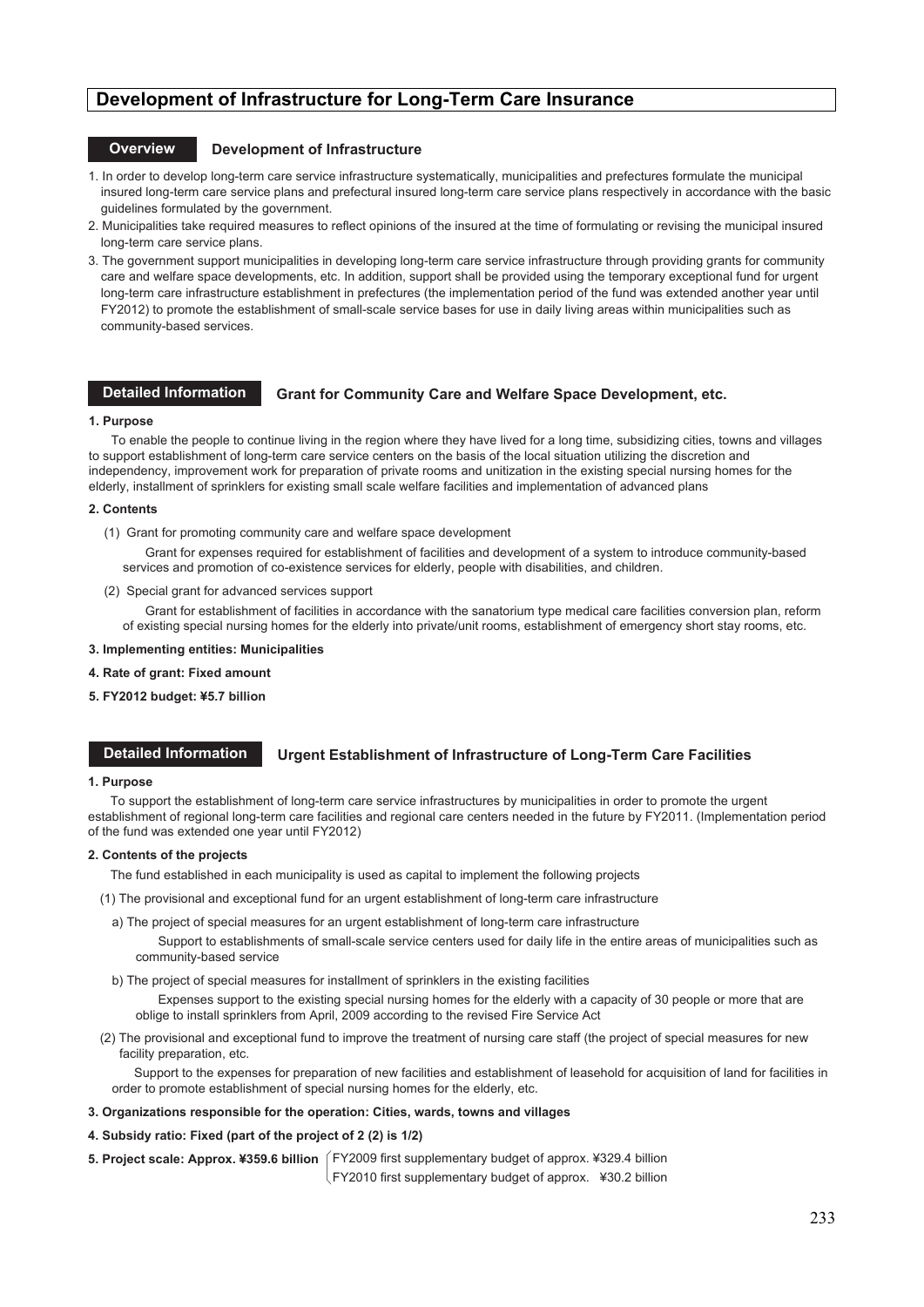## **Implementation Status of Long-Term Care Insurance System**

|      | <b>Detailed Data 1</b> |      | Changes in Number of Primary Insured person (person) | As of the end of April of each year |  |  |  |  |                                                                                                                                                                                                                                |  |      |
|------|------------------------|------|------------------------------------------------------|-------------------------------------|--|--|--|--|--------------------------------------------------------------------------------------------------------------------------------------------------------------------------------------------------------------------------------|--|------|
| 2000 | 2001                   | 2002 | 2005<br>2006<br>2003<br>2004<br>2007<br>2008<br>2009 |                                     |  |  |  |  |                                                                                                                                                                                                                                |  | 2011 |
|      |                        |      |                                                      |                                     |  |  |  |  | 29,009,219 . 27,452,65 . 28,945,267 . 28,947,379 . 29,100,099 . 27,460,699 . 27,568,27,941 . 27,566,882 . 28,384,166 . 28,945,267 . 29,069,219 . 27,566,882 . 28,384,166 . 28,945,267 . 29,069,219 . 28,945,267 . 29,069,219 . |  |      |

Source: "Status Report on the Long-term Care Insurance Projects", Health and Welfare Bureau for the Elderly, MHLW

## **Detailed Data 2 Changes in Number of Persons Requiring Long-Term Care/Needed Support**

|                                | As of the end of April of each year                                                  |         |         |                   |           |           |           |         |         |         |         |                                                                                                                                   |
|--------------------------------|--------------------------------------------------------------------------------------|---------|---------|-------------------|-----------|-----------|-----------|---------|---------|---------|---------|-----------------------------------------------------------------------------------------------------------------------------------|
|                                | 2000<br>2001<br>2002<br>2003<br>2004<br>2005<br>2006<br>2007<br>2009<br>2010<br>2008 |         |         |                   |           |           |           |         |         | 2011    |         |                                                                                                                                   |
| Support needs 1                | 290,923                                                                              | 319,595 | 398,322 | 504,835           | 601.258   | 673,542   | 58,678    | 527,027 | 551,720 | 574.997 | 603,560 | 662,247                                                                                                                           |
| Support needs 2                |                                                                                      |         |         | -                 |           |           | 45,414    | 521,549 | 629.071 | 661.881 | 653,899 | 668,629                                                                                                                           |
| Transient long-term care needs |                                                                                      |         |         | -                 |           |           | 654,952   | 39.557  | 1,460   |         |         |                                                                                                                                   |
| Long-term care needs 1         | 551,134                                                                              | 709.493 |         | 890.772 1.070.191 | 1,252,269 | 1.332.078 | 1.386.738 | 876.240 | 769.388 | 788.133 | 852,325 | 909,673                                                                                                                           |
| Long-term care needs 2         | 393,691                                                                              | 489,560 | 571.012 | 640,574           | 594.806   | 614.040   | 651,370   | 755.749 | 806,110 | 822.691 | 854,158 | 900,892                                                                                                                           |
| Long-term care needs 3         | 316,515                                                                              | 357.797 | 393.646 | 430,709           | 492.195   | 527.329   | 560.602   | 652.255 | 711.337 | 737.951 | 712.847 | 699,763                                                                                                                           |
| Long-term care needs 4         | 338,901                                                                              | 365,352 | 393,783 | 423,846           | 478.585   | 496,616   | 524,989   | 547.175 | 578,873 | 589.512 | 629,757 | 641,178                                                                                                                           |
| Long-term care needs 5         | 290,457                                                                              | 340,662 | 381,472 | 414,169           | 455.021   | 464,550   | 465,350   | 488,753 | 500.255 | 514.758 | 563,671 | 593,228                                                                                                                           |
| Total                          |                                                                                      |         |         |                   |           |           |           |         |         |         |         | 2,181,621 2,582,459 3,029,007 3,484,324 3,874,134 4,108,155 4,348,093 4,408,305 4,548,214 4,689,923 4,870,217 5,075,610 3,181,181 |

Source: "Status Report on the Long-term Care Insurance Projects", Health and Welfare Bureau for the Elderly, MHLW

(Note) Those who are certified for support need at the time of revision of the Long-Term Care Insurance Act (enforced on April 1, 2006) are in the category of "Transient long-term care needs" until the end of the certified period.

**Detailed Data 3 Changes in Number of Long-Term Care Service Users**

| Services provided in April of each year                                    |         |         |         |         |         |         |                                                                                                                         |         |         |         |         |         |
|----------------------------------------------------------------------------|---------|---------|---------|---------|---------|---------|-------------------------------------------------------------------------------------------------------------------------|---------|---------|---------|---------|---------|
|                                                                            | 2000    | 2001    | 2002    | 2003    | 2004    | 2005    | 2006                                                                                                                    | 2007    | 2008    | 2009    | 2010    | 2011    |
| In-home services (including<br>preventive long-term care services)         |         |         |         |         |         |         | 971,461 1,419,344 1,723,523 2,014,841 2,314,883 2,505,636 2,546,666 2,573,797 2,685,115 2,782,828 2,941,266 3,062,232   |         |         |         |         |         |
| Community-based services (including<br>preventive long-term care services) |         |         |         |         |         |         | 141.625                                                                                                                 | 173.878 | 205.078 | 226.574 | 253.769 | 273.247 |
| <b>Facility services</b>                                                   | 518.227 | 650.590 | 688.842 | 721.394 | 757.593 | 780.818 | 788.637                                                                                                                 | 814.575 | 825.155 | 825.835 | 838.279 | 843,016 |
| Total                                                                      |         |         |         |         |         |         | 1,489,688 2,069,934 2,412,365 2,736,235 3,072,476 3,286,454 3,476,928 3,562,250 3,715,348 3,835,237 4,033,314 4,178,495 |         |         |         |         |         |

Source: "Status Report on the Long-term Care Insurance Projects", Health and Welfare Bureau for the Elderly, MHLW

**Changes in Amount of Long-Term Care Benefits Expenses (¥1 million/service type/month) Detailed Data 4**

| Services provided in April of each year                                    |        |                 |                                                           |                 |                                                                     |      |        |        |        |                                                                     |         |         |
|----------------------------------------------------------------------------|--------|-----------------|-----------------------------------------------------------|-----------------|---------------------------------------------------------------------|------|--------|--------|--------|---------------------------------------------------------------------|---------|---------|
|                                                                            | 2000   | 2001            | 2002                                                      | 2003            | 2004                                                                | 2005 | 2006   | 2007   | 2008   | 2009                                                                | 2010    | 2011    |
| In-home services (including<br>preventive long-term care services)         | 57.001 | 118,500         |                                                           | 153.214 182.507 |                                                                     |      |        |        |        | 216,783   236,804   214,366   229,147   246,922   265,488   287,004 |         | 304.065 |
| Community-based services (including<br>preventive long-term care services) |        |                 | -                                                         |                 |                                                                     | -    | 28.287 | 34.383 | 40.065 | 44.455                                                              | 49.568  | 55.181  |
| <b>Facility services</b>                                                   |        |                 | 144,874   200,177   212,586   214,033   227,927   234,326 |                 |                                                                     |      |        |        |        | 198,493   205,154   207,915   214,115   218,512   219,492           |         |         |
| Total                                                                      |        | 201.875 318.677 |                                                           |                 | 365,800   396,540   444,709   471,130   441,146   468,684   494,903 |      |        |        |        | 524.058                                                             | 555.084 | 578.739 |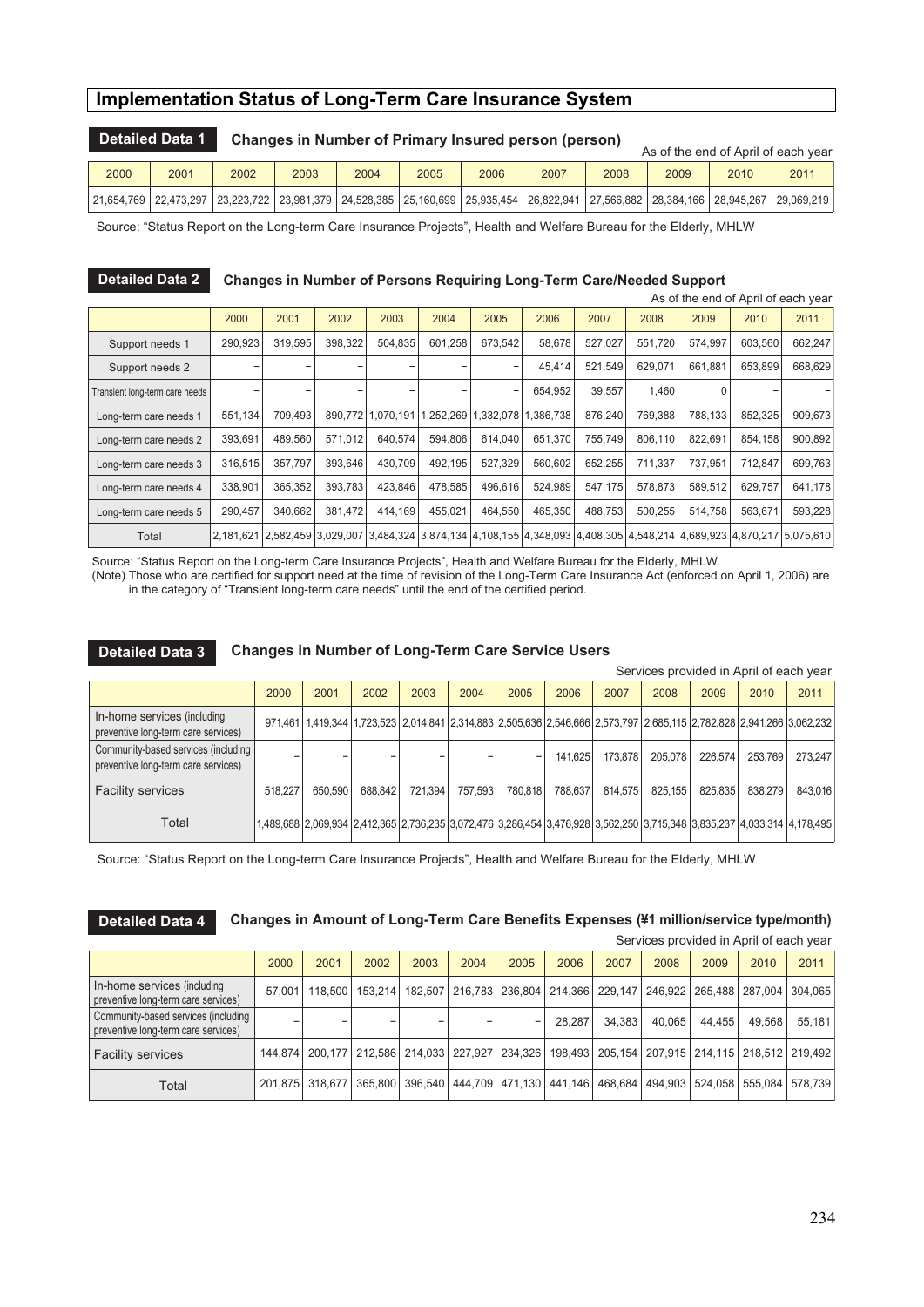## **Detailed Data 5**

## **Individual Service Expenses**

|       |                                                                                         | Expense (unit: ¥1 million) | Percentage (unit: %) |
|-------|-----------------------------------------------------------------------------------------|----------------------------|----------------------|
| Total |                                                                                         | 668,010                    | 100.0                |
|       | In-home services (including nursing care preventive services)                           | 319,228                    | 47.8                 |
|       | Home-visit/outpatient                                                                   | 251,360                    | 37.6                 |
|       | Home-visit long-term care                                                               | 65,949                     | 9.9                  |
|       | Home-visit bathing service                                                              | 4,925                      | 0.7                  |
|       | Home-visit nursing care                                                                 | 13,260                     | 2.0                  |
|       | Home-visit rehabilitation                                                               | 2.546                      | 0.4                  |
|       | Outpatient day long-term care                                                           | 108,105                    | 16.2                 |
|       | Outpatient rehabilitation service                                                       | 37,587                     | 5.6                  |
|       | Rental service of equipment for long-term care covered by public aid                    | 18,988                     | 2.8                  |
|       | Short-term institutionalization                                                         | 33,787                     | 5.1                  |
|       | Short-term admission for daily life long-term care                                      | 28,952                     | 4.3                  |
|       | Short-term admission for recuperation (in long-term care health facilities)             | 4,445                      | 0.7                  |
|       | Short-term admission for recuperation (in hospitals, etc.)                              | 391                        | 0.1                  |
|       | Management guidance for in-home care                                                    | 4,402                      | 0.7                  |
|       | Daily life care for elderly in specified facility                                       | 29,678                     | 4.4                  |
|       | In-home care support services                                                           | 33,008                     | 4.9                  |
|       | Community-based services                                                                | 66,267                     | 9.9                  |
|       | Night time home-visit long-term care                                                    | 184                        | 0.0                  |
|       | Outpatient long-term care for dementia patient                                          | 6,809                      | 1.0                  |
|       | Multifunctional small group home                                                        | 11,081                     | 1.7                  |
|       | Communal daily long-term care for a dementia patient (excluding short-term use)         | 42,957                     | 6.4                  |
|       | Communal daily long-term care for a dementia patient (for short-term use)               | 18                         | 0.0                  |
|       | Daily life long-term care for a person admitted to a community-based specified facility | 834                        | 0.1                  |
|       | Community-based facility for preventive daily long-term care of the elderly             | 4,383                      | 0.7                  |
|       | <b>Facility services</b>                                                                | 249,508                    | 37.4                 |
|       | Facility covered by public aid providing long-term care to the elderly                  | 122,303                    | 18.3                 |
|       | Long-term care health facility                                                          | 96,212                     | 14.4                 |
|       | Sanatorium type medical care facilities for the elderly requiring care                  | 30,993                     | 4.6                  |

Source: Prepared by the Health and Welfare Bureau for the Elderly, MHLW based on the "Survey of Long-term Care Benefit Expenditures" (examined as of December 2011), Statistics and Information Department, Minister's Secretariat, MHLW (Note) 1. The figure of individual categories may not add to totals due to rounding.

2. The figures include long-term prevention benefits.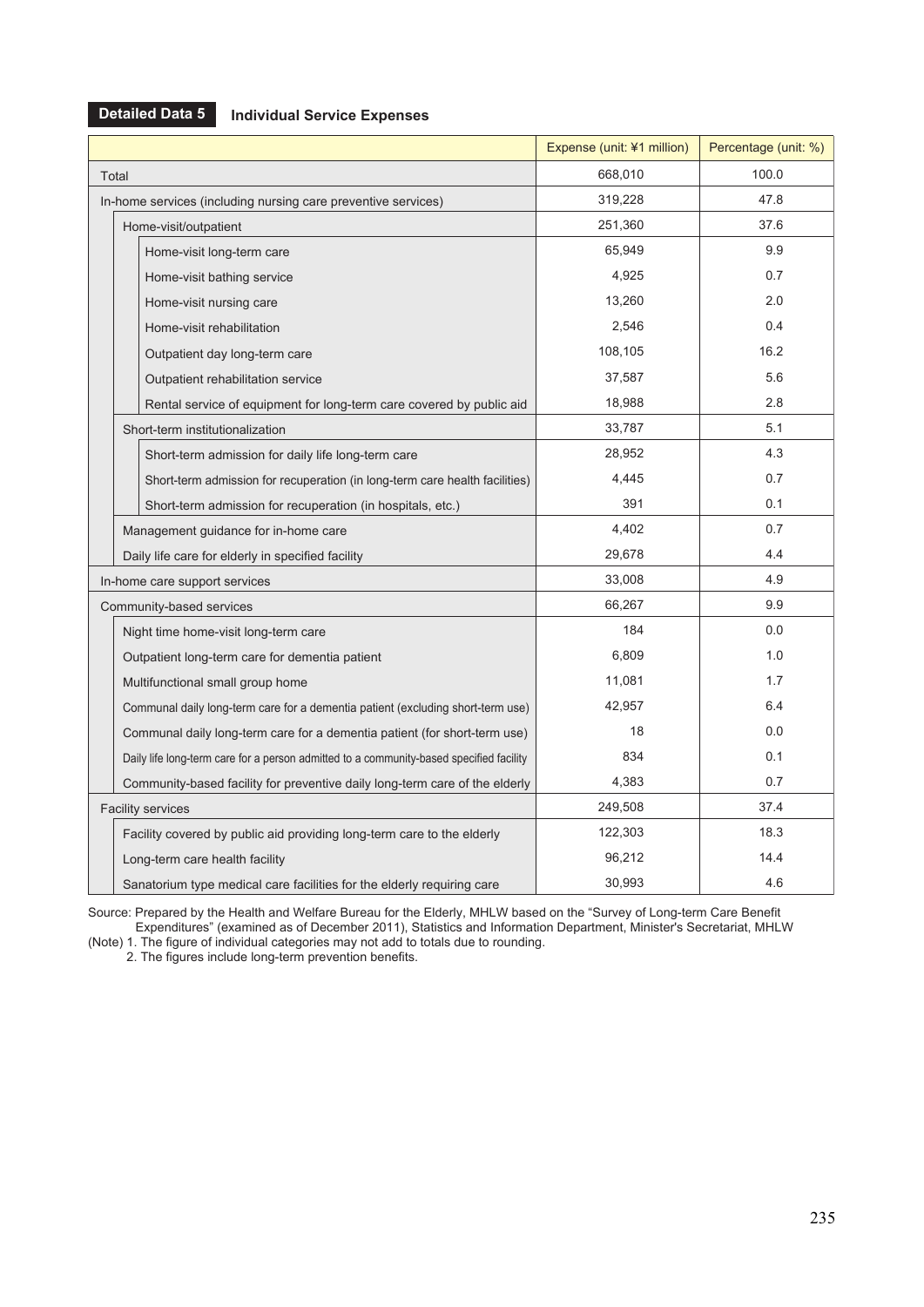#### **Changes in Total Amount of Long-Term Care Expenses (¥100 million/Year) Detailed Data 6**

|        |        |        |        |        |        |        |        |        |        |        |                  | (FY)             |
|--------|--------|--------|--------|--------|--------|--------|--------|--------|--------|--------|------------------|------------------|
| 2000   | 2001   | 2002   | 2003   | 2004   | 2005   | 2006   | 2007   | 2008   | 2009   | 2010   | 2011<br>(Budget) | 2012<br>(Budget) |
| 36,273 | 45.919 | 51,929 | 56,891 | 62,025 | 63,957 | 63,615 | 66,719 | 69,497 | 74,306 | 78,204 | 83.223           | 89,217           |

Source: "Status Report on the Long-term Care Insurance Projects", Health and Welfare Bureau for the Elderly, MHLW The firugres for FY2011 and FY2012 are estimated from the budget amount.

|                                                                                               |                          |                          |         |                          |                          | As of the end of April of each year |                          |         |         |         |         |         |  |
|-----------------------------------------------------------------------------------------------|--------------------------|--------------------------|---------|--------------------------|--------------------------|-------------------------------------|--------------------------|---------|---------|---------|---------|---------|--|
|                                                                                               | 2000                     | 2001                     | 2002    | 2003                     | 2004                     | 2005                                | 2006                     | 2007    | 2008    | 2009    | 2010    | 2011    |  |
| <b>In-home Services</b>                                                                       |                          |                          |         |                          |                          |                                     |                          |         |         |         |         |         |  |
| Home-visit long-term care                                                                     | 11,475                   | 13,620                   | 15,260  | 17,592                   | 20,849                   | 24,795                              | 26,599                   | 27,602  | 26,955  | 26,741  | 27,476  | 28,782  |  |
| Home-visit bathing service                                                                    | 2,431                    | 2,838                    | 2.846   | 2.887                    | 2,945                    | 2,916                               | 2,837                    | 2,695   | 2,449   | 2,407   | 2,391   | 2,434   |  |
| Home-visit nursing care                                                                       | 31,984                   | 57,836                   | 59,765  | 62,774                   | 65,264                   | 67,458                              | 69,581                   | 62,440  | 64,003  | 64,955  | 66,391  | 67,922  |  |
| Home-visit rehabilitation                                                                     | 22,491                   | 44,460                   | 46,396  | 49,440                   | 52,029                   | 54,356                              | 56,562                   | 50,059  | 51,885  | 53,105  | 54,693  | 56,289  |  |
| Management guidance for in-home care                                                          | 72,970                   | 133,366                  | 137,049 | 141,566                  | 145,142                  | 147,967                             | 151,606                  | 150,343 | 153,510 | 154,870 | 156,895 | 158,074 |  |
| Outpatient day long-term care                                                                 | 7,133                    | 8,787                    | 10,131  | 11,670                   | 14,041                   | 17,245                              | 19,973                   | 21,615  | 22,844  | 24,188  | 26,261  | 28,949  |  |
| Outpatient rehabilitation service                                                             | 4,594                    | 5,591                    | 5,691   | 5,828                    | 5,969                    | 6,238                               | 6,330                    | 6,591   | 6,659   | 33,447  | 38,094  | 38,797  |  |
| Short-term admission for daily life long-term care                                            | 4,080                    | 4,825                    | 5,077   | 5,330                    | 5,649                    | 6,115                               | 6,530                    | 7,019   | 7,395   | 7,653   | 7,871   | 8,174   |  |
| Short-term admission for recuperation                                                         | 5,031                    | 6,585                    | 6,667   | 6,797                    | 6,823                    | 6,884                               | 6,588                    | 6,298   | 5,972   | 5,789   | 5,710   | 5,659   |  |
| Daily life care for elderly in specified facility                                             | 235                      | 313                      | 412     | 551                      | 800                      | 1,285                               | 1,744                    | 2,585   | 2,896   | 3,047   | 3,281   | 3,551   |  |
| Rental service of equipment for long-term care covered by public aid                          | 3,241                    | 5,067                    | 5,968   | 6,902                    | 7,937                    | 8,692                               | 9,043                    | 8,743   | 8,053   | 7,319   | 7,166   | 7,316   |  |
| Community-based services                                                                      |                          |                          |         |                          |                          |                                     |                          |         |         |         |         |         |  |
| Night time home-visit long-term care                                                          | ÷,                       |                          |         |                          | ٠                        |                                     |                          | 86      | 121     | 107     | 118     | 140     |  |
| Outpatient long-term care for dementia patient                                                | $\overline{\phantom{a}}$ |                          | Ē,      | ÷,                       | ۰                        | ٠                                   | ۰                        | 3,087   | 3,385   | 3,569   | 3,771   | 3,994   |  |
| Multifunctional small group home                                                              | $\overline{\phantom{0}}$ |                          |         |                          |                          |                                     |                          | 703     | 1.547   | 2,056   | 2,438   | 2,994   |  |
| Communal daily long-term care for a dementia patient                                          | 418                      | 1,030                    | 1.839   | 2.944                    | 4.787                    | 6.645                               | 7,666                    | 8.938   | 9.576   | 9.946   | 10,404  | 11,180  |  |
| Daily life long-term care for a person admitted to a community-based specified facility       | $\qquad \qquad -$        |                          |         |                          |                          |                                     |                          | 51      | 81      | 117     | 146     | 176     |  |
| Community-based facility for preventive daily long-term care of the elderly                   | $\overline{\phantom{a}}$ |                          |         |                          |                          |                                     |                          | 61      | 155     | 261     | 347     | 514     |  |
| Welfare facilities for the elderly requiring long-term care                                   | 20,995                   | 22,180                   | 23,590  | 25,290                   | 27,481                   | 30,390                              | 31,996                   | 32,462  | 31,973  | 31,907  | 32,346  | 33,564  |  |
| <b>Facility services</b>                                                                      |                          |                          |         |                          |                          |                                     |                          |         |         |         |         |         |  |
| Welfare facilities for the elderly requiring long-term care                                   | 4,085                    | 4,592                    | 4,792   | 4,978                    | 5,204                    | 5,478                               | 5,677                    | 5,898   | 6,054   | 6,134   | 6,207   | 6,303   |  |
| Health care facilities for the elderly requiring long-term care                               | 2,160                    | 2,739                    | 2,838   | 2,942                    | 3,078                    | 3,270                               | 3,353                    | 3,461   | 3,526   | 3,603   | 3,688   | 3,763   |  |
| Sanatorium type medical care facilities for the elderly requiring care                        | 2,898                    | 3,909                    | 3,925   | 3,992                    | 3,888                    | 3,758                               | 3,413                    | 2,961   | 2,550   | 2,329   | 2,137   | 1,982   |  |
| Preventive long-term care services                                                            |                          |                          |         |                          |                          |                                     |                          |         |         |         |         |         |  |
| Home-visit care service for preventive long-term care                                         | $\overline{\phantom{a}}$ |                          | ÷       | $\overline{\phantom{a}}$ | $\overline{\phantom{a}}$ | ٠                                   |                          | 25,817  | 25,654  | 25,757  | 26,644  | 28,047  |  |
| Home-visit bathing service service for preventive long-term care                              | $\overline{a}$           |                          | Ē,      | ÷,                       | $\overline{\phantom{a}}$ |                                     |                          | 2,296   | 2,136   | 2,141   | 2,167   | 2,220   |  |
| Home-visit nursing care service for preventive long-term care                                 | $\overline{\phantom{a}}$ | $\overline{\phantom{a}}$ | Ē,      | $\overline{\phantom{a}}$ | $\overline{\phantom{a}}$ | ٠                                   | ۰                        | 55,576  | 57,391  | 59,290  | 60,950  | 62,615  |  |
| Home-visit rehabilitation service for preventive long-term care                               | $\bar{ }$                |                          | ÷       | ٠                        | ٠                        |                                     |                          | 43,996  | 46,337  | 48,414  | 50,172  | 51,909  |  |
| Management guidance for in-home care service for preventive long-term care                    | $\overline{\phantom{a}}$ |                          | Ē,      | ÷,                       | ÷                        |                                     |                          | 120,344 | 124,353 | 128,407 | 131,671 | 134,036 |  |
| Outpatient care service for preventive long-term care                                         | $\overline{\phantom{a}}$ |                          | ÷       | ÷                        | $\overline{\phantom{a}}$ |                                     |                          | 20.374  | 21,961  | 23.345  | 25.232  | 27.662  |  |
| Outpatient rehabilitation service for preventive long-term care                               | $\overline{\phantom{a}}$ | $\qquad \qquad -$        | ÷       | $\overline{\phantom{a}}$ | $\overline{\phantom{a}}$ | $\overline{\phantom{a}}$            | $\overline{\phantom{a}}$ | 6,353   | 6,473   | 33,395  | 38,168  | 38,866  |  |
| Short-term stay service for preventive long-term care at a care facility                      | $\overline{\phantom{a}}$ |                          | ÷       | ٠                        | $\overline{a}$           |                                     |                          | 6,436   | 6,947   | 7,241   | 7,469   | 7,779   |  |
| Medical care service for preventive long-term care through a short-term stay                  | $\overline{a}$           |                          | Ē,      | L,                       | L.                       |                                     |                          | 5,956   | 5,688   | 5,578   | 5,518   | 5,470   |  |
| Daily life care service for preventive long-term care for elderly in specific facilities      | $\overline{\phantom{0}}$ |                          |         | $\overline{\phantom{a}}$ | $\overline{\phantom{a}}$ |                                     |                          | 2,454   | 2,751   | 2,895   | 3,113   | 3,370   |  |
| Lending preventive long-term care welfare instruments                                         | $\bar{ }$                |                          | L,      | L,                       | L.                       | L.                                  |                          | 7,602   | 7,179   | 6,893   | 6,944   | 6,116   |  |
| Community-based preventive long-term care services                                            |                          |                          |         |                          |                          |                                     |                          |         |         |         |         |         |  |
| Outpatient care service for preventive long-term care for dementia patient                    | $\overline{\phantom{a}}$ |                          |         |                          |                          |                                     |                          | 2,920   | 3,192   | 3,326   | 3,510   | 3,994   |  |
| Small-sized multifunctional in-home care service for preventive long-term care                | $\overline{\phantom{m}}$ |                          |         | $\overline{\phantom{0}}$ | $\overline{\phantom{a}}$ |                                     |                          | 539     | 1,215   | 1,663   | 2,002   | 2,994   |  |
| Daily life care service for preventive long-term care in communal living for dementia patient | $\overline{a}$           |                          |         | L,                       |                          |                                     |                          | 8,502   | 9,299   | 9,379   | 10,200  | 10,941  |  |

## **Detailed Data 7 Changes in Number of Long-Term Care Service Providers (service provider)**

(Note) Community-based services, community-based nursing care prevention services, and nursing care prevention services have been introduced since April 2006.

Source: "WAMNET"